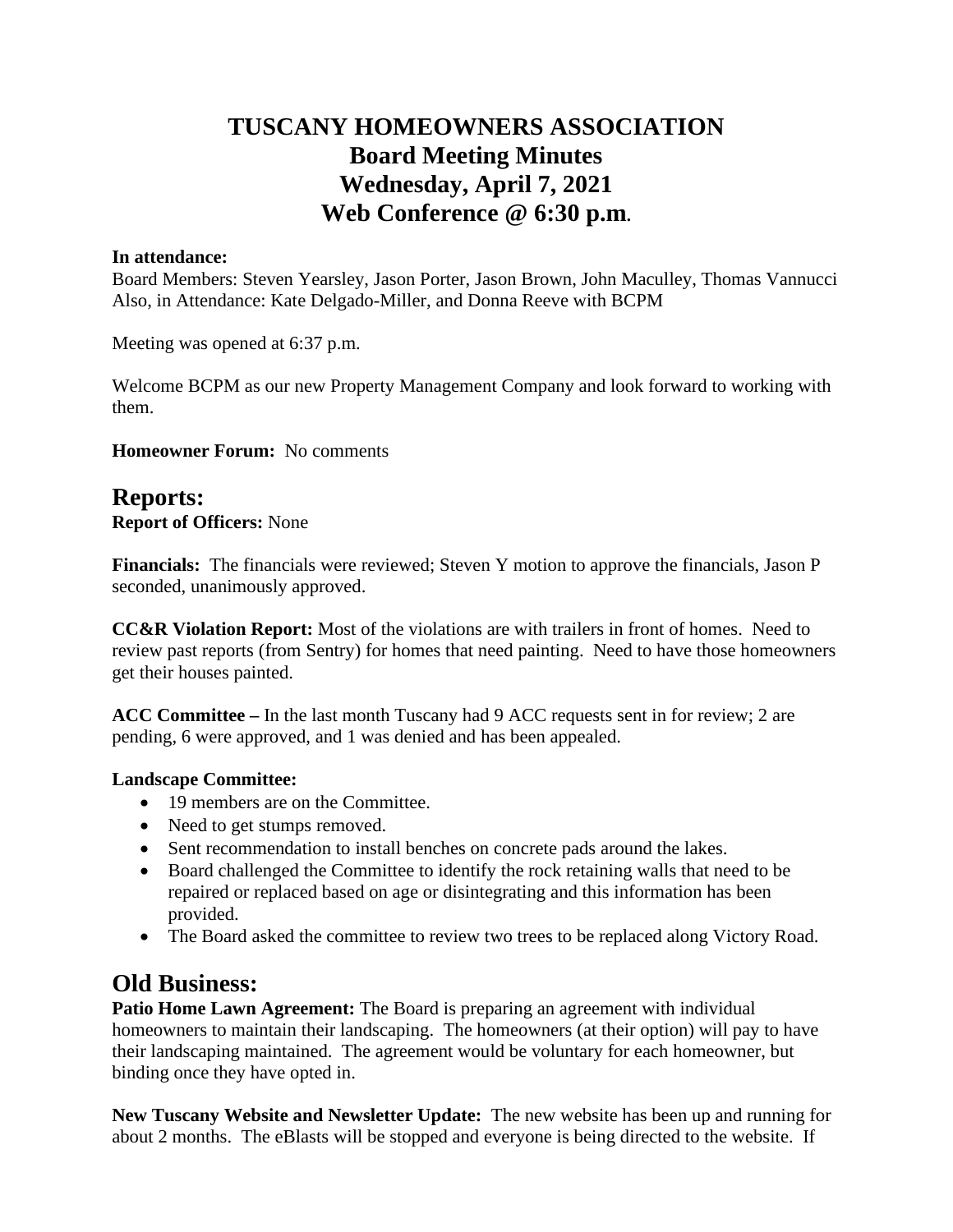people sign up for News Notifications on the website, they will be sent email notifications when updates are published.

**Rock Wall Leaning at Victory Entrance.** Bids were approved for the replacement of the wall. Asked BCPM to get that scheduled.

**Eagle Road Widening:** The board has re-opened the amendments to sell the land. Letters will be sent out to those to who have not voted. If we get enough votes to sell the property, we are in a much better position with ACHD to negotiate the sale to get what we want and get the money quicker. If we have to proceed with eminent domain, we are not able to negotiate the sale. Jason motioned that we include a self-addressed, stamped envelope with the ballots, Steven Y. second; unanimously approved.

**Zaldia & Montague Roundabout Project:** The modification to the roundabout is moving forward. Work will be starting soon.

**Pathway Project:** City of Meridian wants to extend the bike path from the park by Basilica Way to Locust Grove. Working to get residents' input on the pathway. A survey will be posted on the website to get homeowner input.

### **New Business:**

**Annual Meeting –** The Board is working on having an online annual meeting because of COVID. Calls for candidates for Board members will be going out soon. Voting for the Board will be via mail-in ballot.

**Albertsons Project Update –** Albertsons is planning to start construction of their new store on Eagle and Amity. The Contractor has reached out to the Board and we are working with them to set up a meeting regarding construction start duration. Will inform the HOA when we have more information.

**Bank Accounts/Reserve Account:** Working to develop a reserve account and how much money to have in the reserve account.

**Flags and Political Signs:** The Board has received complaints regarding political signs. Working with Attorney to have clear guidelines regarding signs and flags.

**Flowers:** Working to have flowers around the entrances. Missed this window for flowers planted now and we are looking to have them planted around mid-May. After that we will have flowers moving forward. Flowers will not be planted at the Eagle Road entrances until after the construction has been completed.

**Structural Tree Pruning Contract:** We are looking to have a long-term tree pruning contract. We will be getting bids from several pruning contractors.

Moved into executive session at 8:09 to review accounts receivables and pending legal matters. Accounts receivable were reviewed. No actions were taken.

Annual meeting scheduled for May 12, 2021 at 6:30 p.m.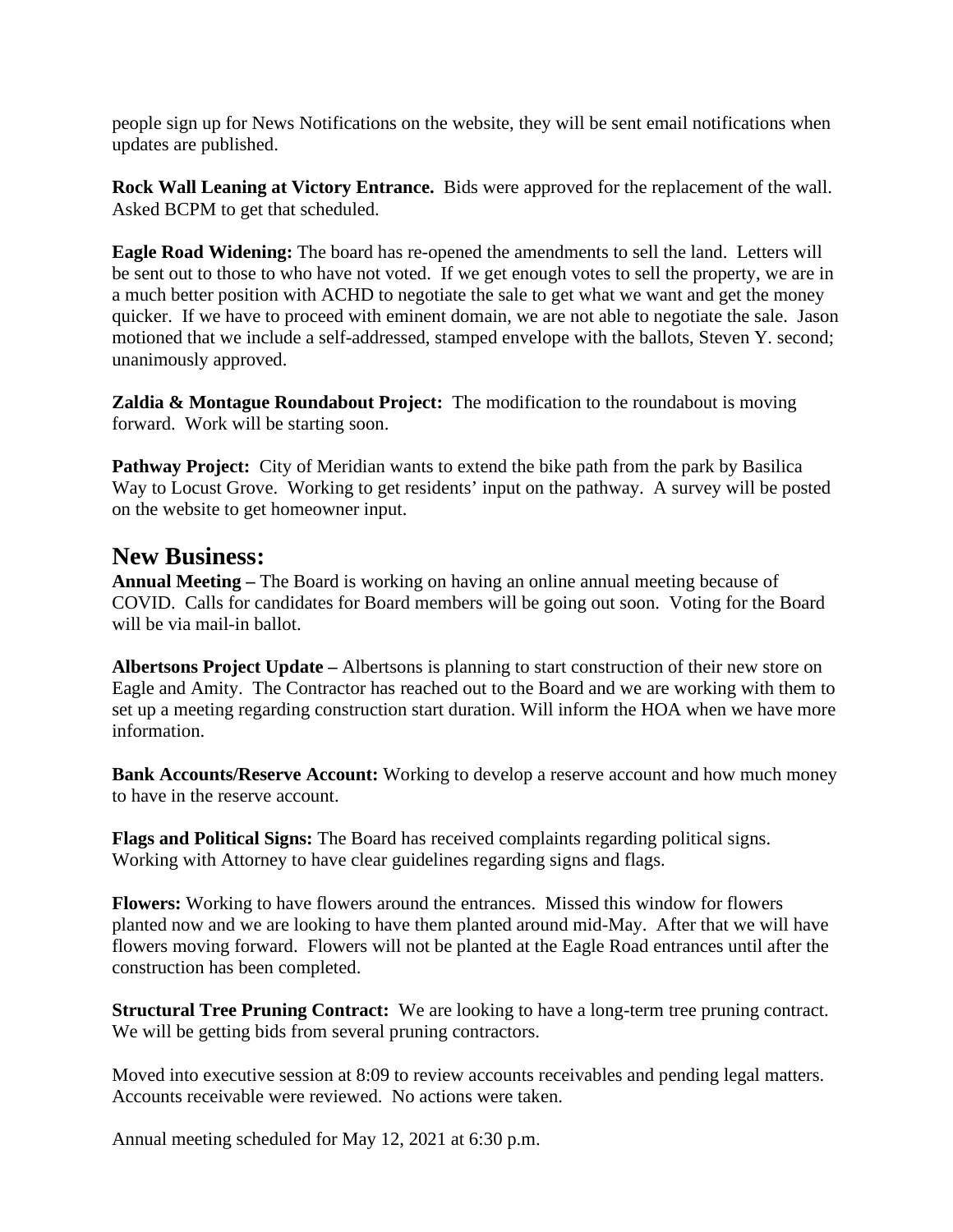With no further business, the meeting was adjourned at 8:59 pm.

These minutes were prepared by Steven Yearsley, secretary of the Tuscany Homeowners Association, approved by me, and accepted by the Board of Directors of the Tuscany Homeowners Association.

 $R\sqrt{1-\gamma}$  Date: April 15, 2021

Steven Yearsley Secretary, Tuscany HOA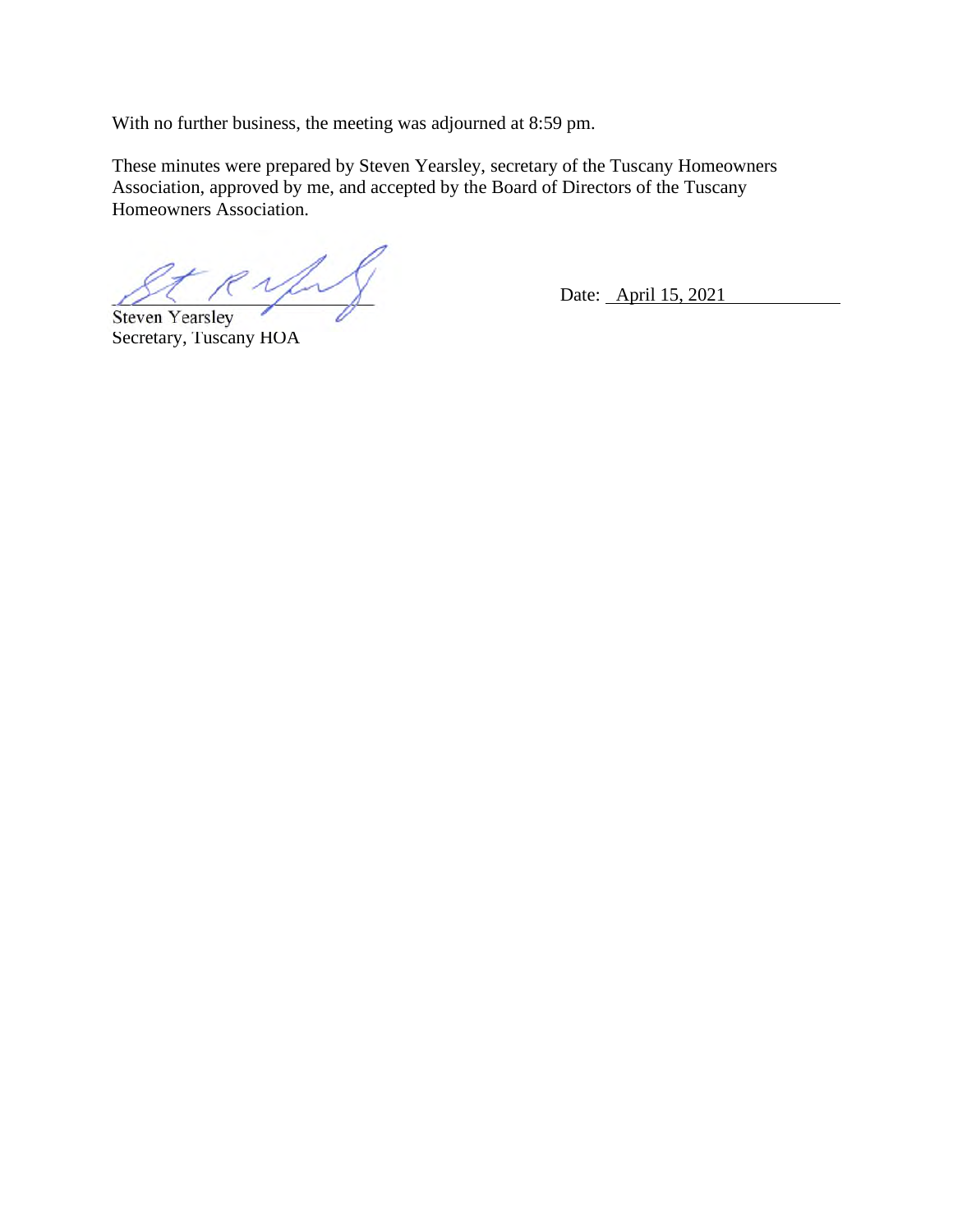

## **Board of Directors Meeting Agenda**

April 7, 2021 - 6:30 pm Zoom Meeting

- 1. Roll Call / Call to order
- 2. Meeting Minutes
	- February Meeting Minutes reviewed and approved via email
- 3. Homeowner Forum (30 minutes)
	- This time is set aside for homeowner comments to be considered for future board consideration.
- 4. Reports / BCPM
	- Report of Officers
	- Financial Report
	- CCR Violation Report
	- ACC Report (Attached summary sheet)
	- Landscape Committee Report
- 5. Old Business:
	- Patio Home Maintenance Agreement
	- Rock Wall leaning at Victory Entrance
	- ACHD/Eagle Road Update
- 6. New Business:
	- Annual Meeting
	- Tuscany Website and Newsletter Update
	- Albertsons Project Update
	- Bank Accounts/Reserve Account
	- Flags and Political Signs
	- Pathway Project
	- Zaldia Roundabout Project
	- Flowers at Entrances
	- Structural Tree Pruning
- 7. Executive Session
	- Discussion of accounts receivable
	- Discussion on pending legal matters
- 8. Schedule Next Meeting Date
- 9. Adjourn: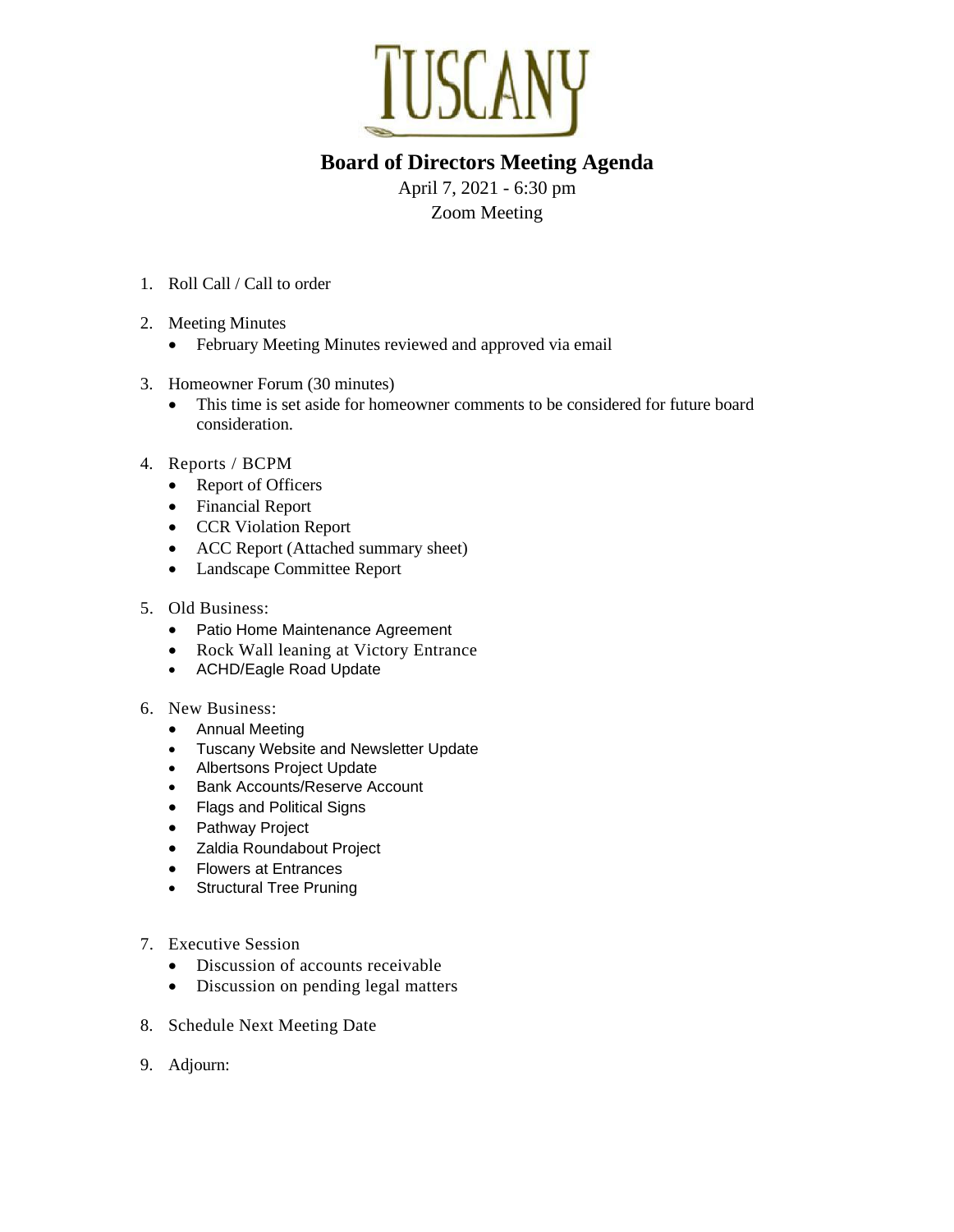# Tuscany HOA Balance Sheet - HOA

Period 03/31/2021

#### **Assets**

| <b>Cash Accounts</b>             |                                         |              |              |
|----------------------------------|-----------------------------------------|--------------|--------------|
| 10000                            | Operating                               | 47,112.92    |              |
| 11000                            | Union Bank Checking - Prior PM          | 601,353.67   |              |
| 11100                            | Union Bank - Checking Escrow - Prior PM | 600.00       |              |
| <u>Total Cash Accounts</u>       |                                         | 649,066.59   |              |
| <b>Accounts Receivable</b>       |                                         |              |              |
| 12000                            | A/R Assessments                         | 24,746.41    |              |
| <b>Total Accounts Receivable</b> |                                         | 24,746.41    |              |
| Other                            |                                         |              |              |
| 11500                            | WTB Investment Services - Prior PM      | 252,353.68   |              |
| 11600                            | Unrealized Gain/Loss - WTB Investments  | (4,395.89)   |              |
| Total Other                      |                                         | 247,957.79   |              |
| <b>Other Assets</b>              |                                         |              |              |
| 15100                            | Pool Replastering                       | 61,686.68    |              |
| 15200                            | Pool Covers                             | 18,800.00    |              |
| 15300                            | Clubhouse HVAC Equipment                | 6,955.00     |              |
| 15400                            | <b>Community Improvements</b>           | 18,289.89    |              |
| 15500                            | <b>Accumulated Depreciation</b>         | (26, 259.47) |              |
| <b>Total Other Assets</b>        |                                         | 79,472.10    |              |
| Prepaid                          |                                         |              |              |
| 13000                            | Prepaid Expense                         | 2,592.54     |              |
| <b>Total Prepaid</b>             |                                         | 2,592.54     |              |
| <b>Total Assets</b>              |                                         |              | 1,003,835.43 |
| <b>Liabilities &amp; Equity</b>  |                                         |              |              |
| Liability                        |                                         |              |              |
| 30005                            | Prepaid Assessments - Deferred Revenue  | 16,749.84    |              |
| 32000                            | <b>Clubhouse Deposit Escrow</b>         | 600.00       |              |
| <b>Total Liability</b>           |                                         | 17,349.84    |              |
| Other                            |                                         |              |              |
| 31000                            | Patio Homes Liability                   | 50,327.00    |              |
| 31100                            | Spent from Patio Homes Liability        | (38, 407.35) |              |
| <b>Total Other</b>               |                                         | 11,919.65    |              |
| Equity                           |                                         |              |              |
| 50000                            | <b>Operating Retained Earnings</b>      | 708,302.62   |              |
|                                  | Net Income/(loss)                       | 266,263.32   |              |
| <b>Total Equity</b>              |                                         | 974,565.94   |              |

*Total Liabilities & Equity 1,003,835.43*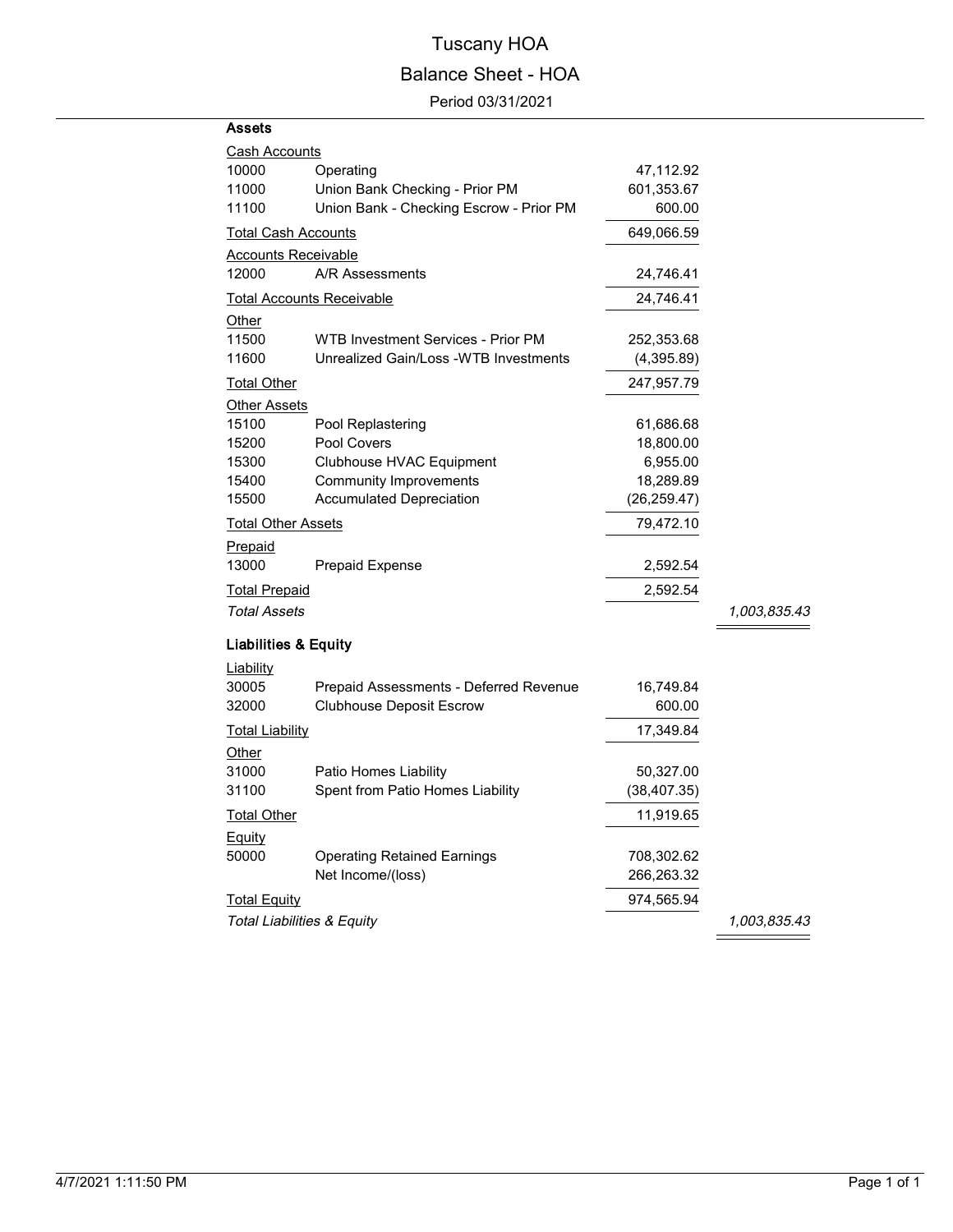## Tuscany HOA

### **Operating**

|              | <b>Assessment Income</b>       |            |
|--------------|--------------------------------|------------|
| 62000        | Assessments                    | 321,712.50 |
| 62010        | <b>Prepaid Assessments</b>     | 0.00       |
|              | <b>Total Assessment Income</b> | 321,712.50 |
| Other Income |                                |            |
| 63000        | Late Fees                      | 3.894.15   |
| 63003        | <b>Collection Costs</b>        | 100.00     |
| 63103        | <b>Transfer Fees</b>           | 5,055.00   |
| 63105        | Clubhouse Usage Fees           | 250.00     |
| 63599        | Other                          | 25.00      |
| 64000        | Interest - Operating           | 1,433.09   |
| 64300        | Set-Up Fees                    | 0.00       |
|              | <b>Total Other Income</b>      | 10,757.24  |
|              | <b>Total Income</b>            | 332,469.74 |

#### **Expense**

| Administrative |                                           |           |  |  |  |
|----------------|-------------------------------------------|-----------|--|--|--|
| 80000          | Copies & Supplies                         | 2,159.65  |  |  |  |
| 80001          | Postage                                   | 249.61    |  |  |  |
| 80012          | <b>Transfer Fees Paid</b>                 | 100.00    |  |  |  |
| 80020          | Special Events (Community Activities)     | 473.14    |  |  |  |
| 81000          | Legal Expense                             | 2,640.95  |  |  |  |
| 81003          | Website                                   | 1,720.00  |  |  |  |
| 83003          | Management - Monthly Fee                  | 17,858.50 |  |  |  |
| 91000          | Insurance - Liability                     | 2,292.51  |  |  |  |
|                | <b>Total Administrative</b>               | 27,494.36 |  |  |  |
| Landscaping    |                                           |           |  |  |  |
| 84001          | Water Feature Repairs & Maintenance       | 1,418.00  |  |  |  |
| 84005          | Landscape - Monthly Contract              | 24,007.50 |  |  |  |
| 84006          | Landscape - Grounds Maintenance           | 1,730.00  |  |  |  |
| 84007          | Irrigation/Sprinklers Repairs/Maintenance |           |  |  |  |
|                | <b>Total Landscaping</b>                  | 27,205.50 |  |  |  |
| Pool           |                                           |           |  |  |  |
| 83007          | <b>Clubhouse Cleaning</b>                 | 0.00      |  |  |  |
| 83008          | Internet & Phone                          | 346.86    |  |  |  |
| 83010          | <b>Extermination (Pest Control)</b>       | 219.00    |  |  |  |
| 92001          | Gas                                       | 207.99    |  |  |  |
|                | <b>Total Pool</b>                         | 773.85    |  |  |  |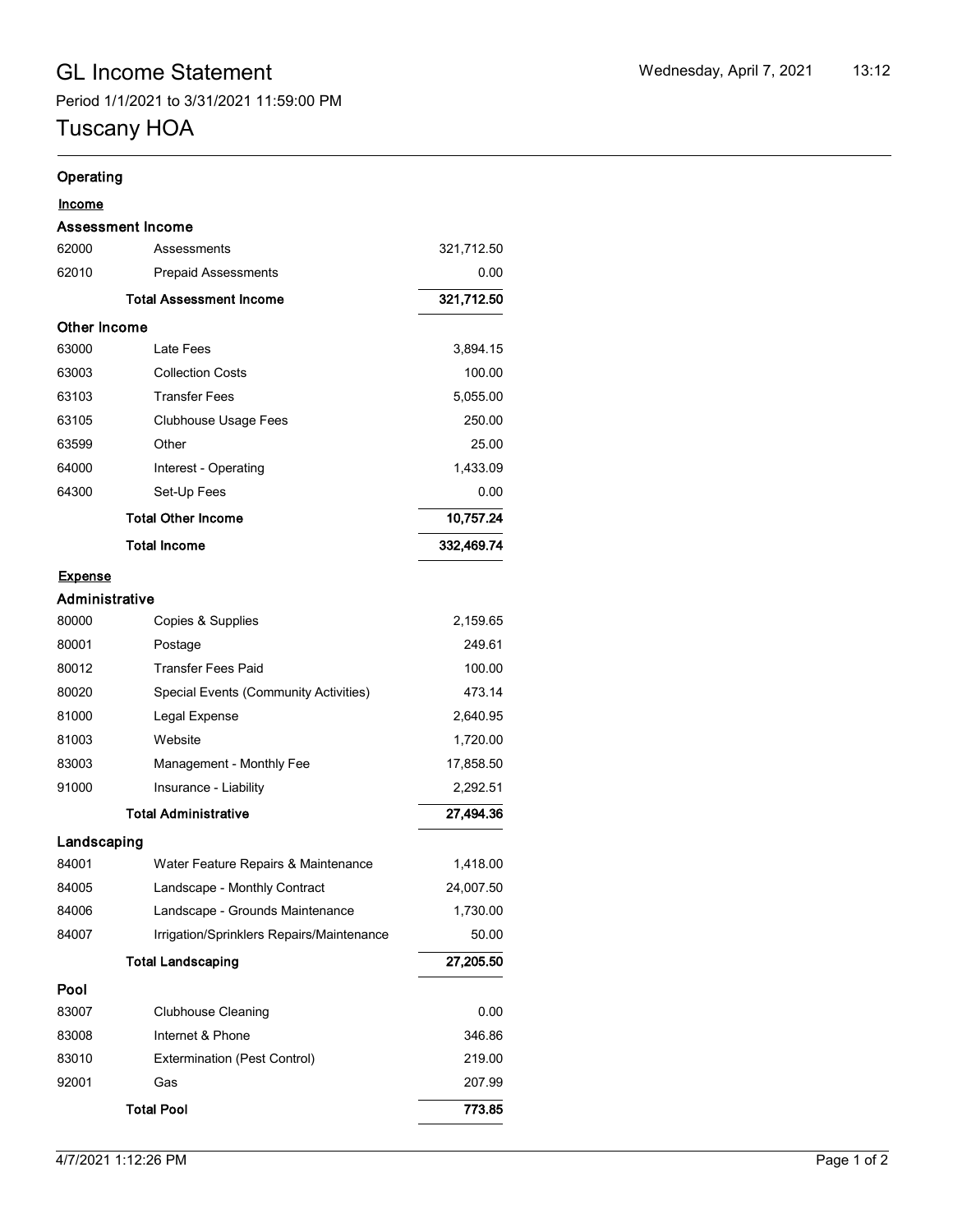# GL Income Statement Wednesday, April 7, 2021 13:12

Period 1/1/2021 to 3/31/2021 11:59:00 PM

# Tuscany HOA

| Wednesday, April 7, 2021 | 13:12 |
|--------------------------|-------|
|--------------------------|-------|

|                | <b>Repairs and Maintenance</b>       |          |
|----------------|--------------------------------------|----------|
| 90002          | 76.00                                |          |
| 90004          | Ground Lighting - Decorative         | 6,525.00 |
| 90005          | Lighting Maintenance                 | 515.52   |
| 90006          | 317.50                               |          |
|                | <b>Total Repairs and Maintenance</b> | 7,434.02 |
| Reserve        |                                      |          |
| 91001          | Insurance - D & O                    | 425.64   |
|                | 425.64                               |          |
| <b>Utility</b> |                                      |          |
| 92000          | Electricity                          | 2,145.07 |
| 92003          | Water/Sewer                          | 727.98   |
|                | 2,873.05                             |          |
|                | 66,206.42                            |          |
|                | 266,263.32                           |          |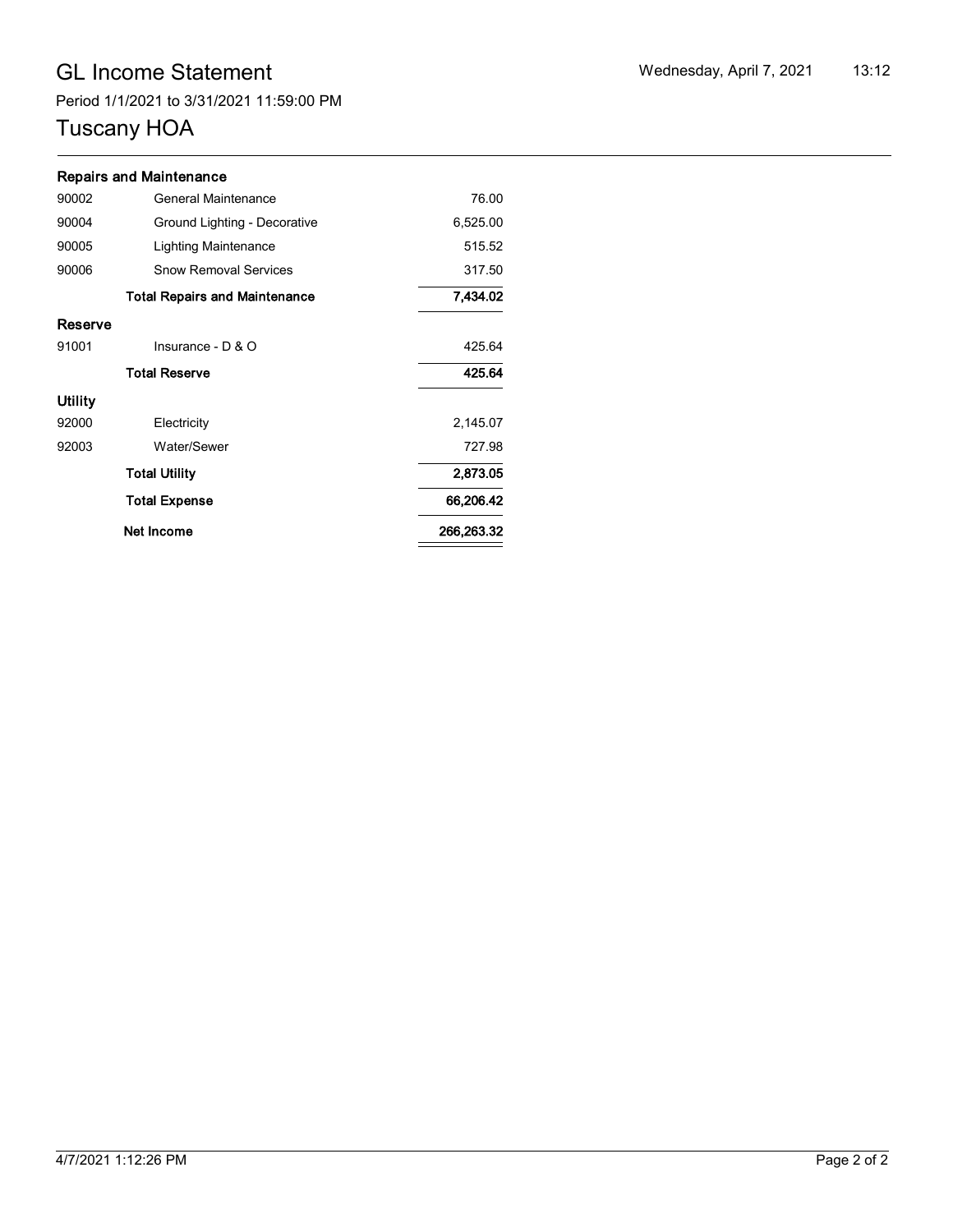### Budget Comparison Budget to Actual New York New York Nederlandship and Mednesday, April 7, 2021 15:32 Period 3/1/2021 To 3/31/2021 11:59:00 PM

# Tuscany HOA

| Operating |  |
|-----------|--|
|           |  |

|                                     |                |            | Month         |            | Year          |            |            |
|-------------------------------------|----------------|------------|---------------|------------|---------------|------------|------------|
|                                     |                | Actual     | <b>Budget</b> | Actual     | <b>Budget</b> | Annual     | Remainder  |
| Income                              |                |            |               |            |               |            |            |
| <b>Assessment Income</b>            | <b>GL Code</b> |            |               |            |               |            |            |
| Assessments                         | 62000          | 321,712.50 | 50,000.00     | 321,712.50 | 325,000.00    | 646,200.00 | 324,487.50 |
| Total Assessment Income             |                | 321,712.50 | 50,000.00     | 321,712.50 | 325,000.00    | 646,200.00 | 324,487.50 |
| <b>Other Income</b>                 | <b>GL Code</b> |            |               |            |               |            |            |
| Late Fees                           | 63000          | 3,894.15   | 1,000.00      | 3,894.15   | 1,000.00      | 4,000.00   | 105.85     |
| <b>Collection Costs</b>             | 63003          | 100.00     | 0.00          | 100.00     | 0.00          | 0.00       | (100.00)   |
| <b>Transfer Fees</b>                | 63103          | 5,055.00   | 2,187.50      | 5,055.00   | 6,562.50      | 26,250.00  | 21,195.00  |
| <b>Clubhouse Usage Fees</b>         | 63105          | 250.00     | 125.00        | 250.00     | 250.00        | 3,000.00   | 2,750.00   |
| Other                               | 63599          | 25.00      | 0.00          | 25.00      | 0.00          | 400.00     | 375.00     |
| Interest - Operating                | 64000          | 1,433.09   | 1,000.00      | 1,433.09   | 3,000.00      | 12,000.00  | 10,566.91  |
| <b>Total Other Income</b>           |                | 10,757.24  | 4,312.50      | 10,757.24  | 10,812.50     | 45,650.00  | 34,892.76  |
| Total Income                        |                | 332,469.74 | 54,312.50     | 332,469.74 | 335,812.50    | 691,850.00 | 359,380.26 |
| <b>Expense</b>                      |                |            |               |            |               |            |            |
| Administrative                      | <b>GL Code</b> |            |               |            |               |            |            |
| Copies & Supplies                   | 80000          | 2,159.65   | 458.33        | 2,159.65   | 1,374.99      | 5,500.00   | 3,340.35   |
| Postage                             | 80001          | 249.61     | 291.67        | 249.61     | 875.01        | 3,500.00   | 3,250.39   |
| <b>Transfer Fees Paid</b>           | 80012          | 100.00     | 0.00          | 100.00     | 0.00          | 0.00       | (100.00)   |
| Special Events (Community Activitie | 80020          | 473.14     | 0.00          | 473.14     | 0.00          | 4,000.00   | 3,526.86   |
| Legal Expense                       | 81000          | 2,640.95   | 625.00        | 2,640.95   | 1,875.00      | 7,500.00   | 4,859.05   |
| Legal Expense - Collections         | 81001          | 0.00       | 416.67        | 0.00       | 1,250.01      | 5,000.00   | 5,000.00   |
| Miscellaneous Expenses              | 81002          | 0.00       | 0.00          | 0.00       | 0.00          | 500.00     | 500.00     |
| Website                             | 81003          | 1,720.00   | 140.00        | 1,720.00   | 1,900.00      | 2,500.00   | 780.00     |
| Annual Corporate Report             | 81004          | 0.00       | 0.00          | 0.00       | 0.00          | 35.00      | 35.00      |
| Depreciation                        | 81005          | 0.00       | 791.67        | 0.00       | 2,375.01      | 9,500.00   | 9,500.00   |
| Accounting - Tax Return Filing      | 81998          | 0.00       | 0.00          | 0.00       | 0.00          | 450.00     | 450.00     |
| Management - Monthly Fee            | 83003          | 17,858.50  | 5,100.00      | 17,858.50  | 15,300.00     | 61,200.00  | 43,341.50  |
| Insurance - Liability               | 91000          | 2,292.51   | 764.17        | 2,292.51   | 2,292.51      | 9,170.00   | 6,877.49   |
| Income Tax                          | 94001          | 0.00       | 0.00          | 0.00       | 0.00          | 1,000.00   | 1,000.00   |
| <b>Total Administrative</b>         |                | 27,494.36  | 8,587.51      | 27,494.36  | 27,242.53     | 109,855.00 | 82,360.64  |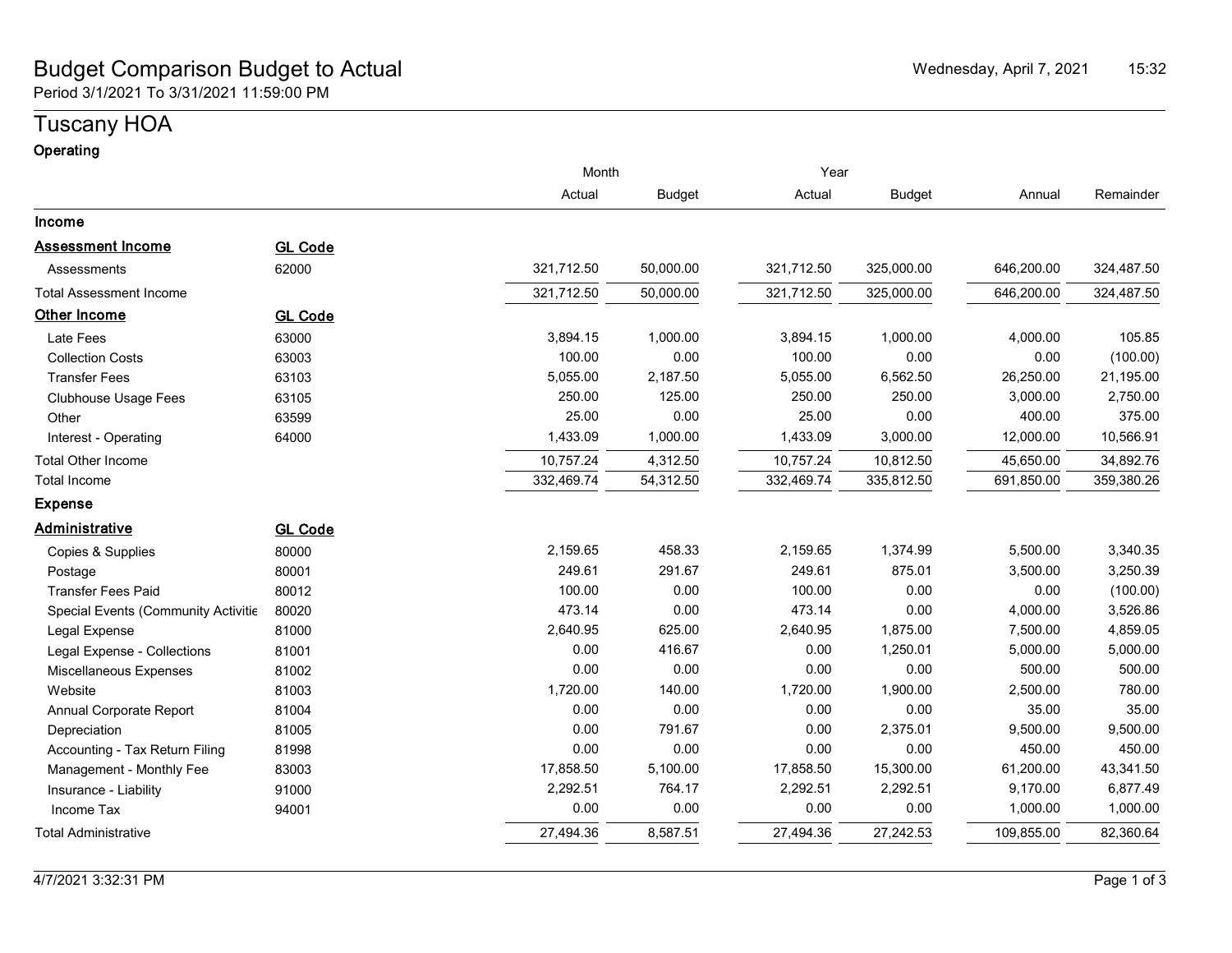### Budget Comparison Budget to Actual New York New York Nederlandship and Mednesday, April 7, 2021 15:32 Period 3/1/2021 To 3/31/2021 11:59:00 PM

# Tuscany HOA

### **Operating**

|                                        |                | Month     |               | Year      |               |            |            |  |
|----------------------------------------|----------------|-----------|---------------|-----------|---------------|------------|------------|--|
|                                        |                | Actual    | <b>Budget</b> | Actual    | <b>Budget</b> | Annual     | Remainder  |  |
| Landscaping                            | <b>GL Code</b> |           |               |           |               |            |            |  |
| Water Feature Repairs & Maintenar      | 84001          | 1,418.00  | 0.00          | 1,418.00  | 0.00          | 30,000.00  | 28,582.00  |  |
| <b>Annual Flowers</b>                  | 84002          | 0.00      | 0.00          | 0.00      | 0.00          | 6,705.00   | 6,705.00   |  |
| <b>Structural Pruning</b>              | 84003          | 0.00      | 0.00          | 0.00      | 0.00          | 20,000.00  | 20,000.00  |  |
| Landscape - Monthly Contract           | 84005          | 24,007.50 | 12,973.33     | 24,007.50 | 38,919.99     | 155,680.00 | 131,672.50 |  |
| Landscape - Grounds Maintenance        | 84006          | 1,730.00  | 3,000.00      | 1,730.00  | 3,000.00      | 25,000.00  | 23,270.00  |  |
| Irrigation/Sprinklers Repairs/Mainter  | 84007          | 50.00     | 0.00          | 50.00     | 0.00          | 29,000.00  | 28,950.00  |  |
| Irrigation Assessment (NMID)           | 92004          | 0.00      | 0.00          | 0.00      | 0.00          | 22,000.00  | 22,000.00  |  |
| <b>Total Landscaping</b>               |                | 27,205.50 | 15,973.33     | 27,205.50 | 41,919.99     | 288,385.00 | 261,179.50 |  |
| <u>Pool</u>                            | <b>GL Code</b> |           |               |           |               |            |            |  |
| Pool - Contracted Services             | 83005          | 0.00      | 0.00          | 0.00      | 0.00          | 48,907.00  | 48,907.00  |  |
| Pool Repairs                           | 83006          | 0.00      | 0.00          | 0.00      | 0.00          | 10,000.00  | 10,000.00  |  |
| <b>Clubhouse Cleaning</b>              | 83007          | 0.00      | 1,666.67      | 0.00      | 5,000.01      | 20,000.00  | 20,000.00  |  |
| Internet & Phone                       | 83008          | 346.86    | 158.33        | 346.86    | 474.99        | 1,900.00   | 1,553.14   |  |
| <b>Security Services - Contracting</b> | 83009          | 0.00      | 0.00          | 0.00      | 0.00          | 5,460.00   | 5,460.00   |  |
| Extermination (Pest Control)           | 83010          | 219.00    | 83.33         | 219.00    | 249.99        | 1,000.00   | 781.00     |  |
| Gas                                    | 92001          | 207.99    | 625.00        | 207.99    | 1,875.00      | 7,500.00   | 7,292.01   |  |
| <b>Total Pool</b>                      |                | 773.85    | 2,533.33      | 773.85    | 7,599.99      | 94,767.00  | 93,993.15  |  |
| <b>Repairs and Maintenance</b>         | <b>GL Code</b> |           |               |           |               |            |            |  |
| <b>Walkway Maintenance</b>             | 90000          | 0.00      | 0.00          | 0.00      | 0.00          | 20,000.00  | 20,000.00  |  |
| <b>Private Road Maintenace</b>         | 90001          | 0.00      | 0.00          | 0.00      | 0.00          | 6,500.00   | 6,500.00   |  |
| <b>General Maintenance</b>             | 90002          | 76.00     | 1,500.00      | 76.00     | 4,500.00      | 18,000.00  | 17,924.00  |  |
| Common Area Improvement                | 90003          | 0.00      | 0.00          | 0.00      | 0.00          | 70,000.00  | 70,000.00  |  |
| Ground Lighting - Decorative           | 90004          | 6,525.00  | 0.00          | 6,525.00  | 6,500.00      | 9,950.00   | 3,425.00   |  |
| <b>Lighting Maintenance</b>            | 90005          | 515.52    | 0.00          | 515.52    | 0.00          | 2,400.00   | 1,884.48   |  |
| <b>Snow Removal Services</b>           | 90006          | 317.50    | 500.00        | 317.50    | 7,500.00      | 13,000.00  | 12,682.50  |  |
| Playground Repairs & Maintenance       | 90007          | 0.00      | 0.00          | 0.00      | 0.00          | 3,500.00   | 3,500.00   |  |
| Vandalism Remediation                  | 90008          | 0.00      | 0.00          | 0.00      | 0.00          | 3,500.00   | 3,500.00   |  |
| <b>Total Repairs and Maintenance</b>   |                | 7,434.02  | 2,000.00      | 7,434.02  | 18,500.00     | 146,850.00 | 139,415.98 |  |
| <b>Reserve</b>                         | <b>GL Code</b> |           |               |           |               |            |            |  |
| Insurance - D & O                      | 91001          | 425.64    | 0.00          | 425.64    | 0.00          | 1,280.00   | 854.36     |  |